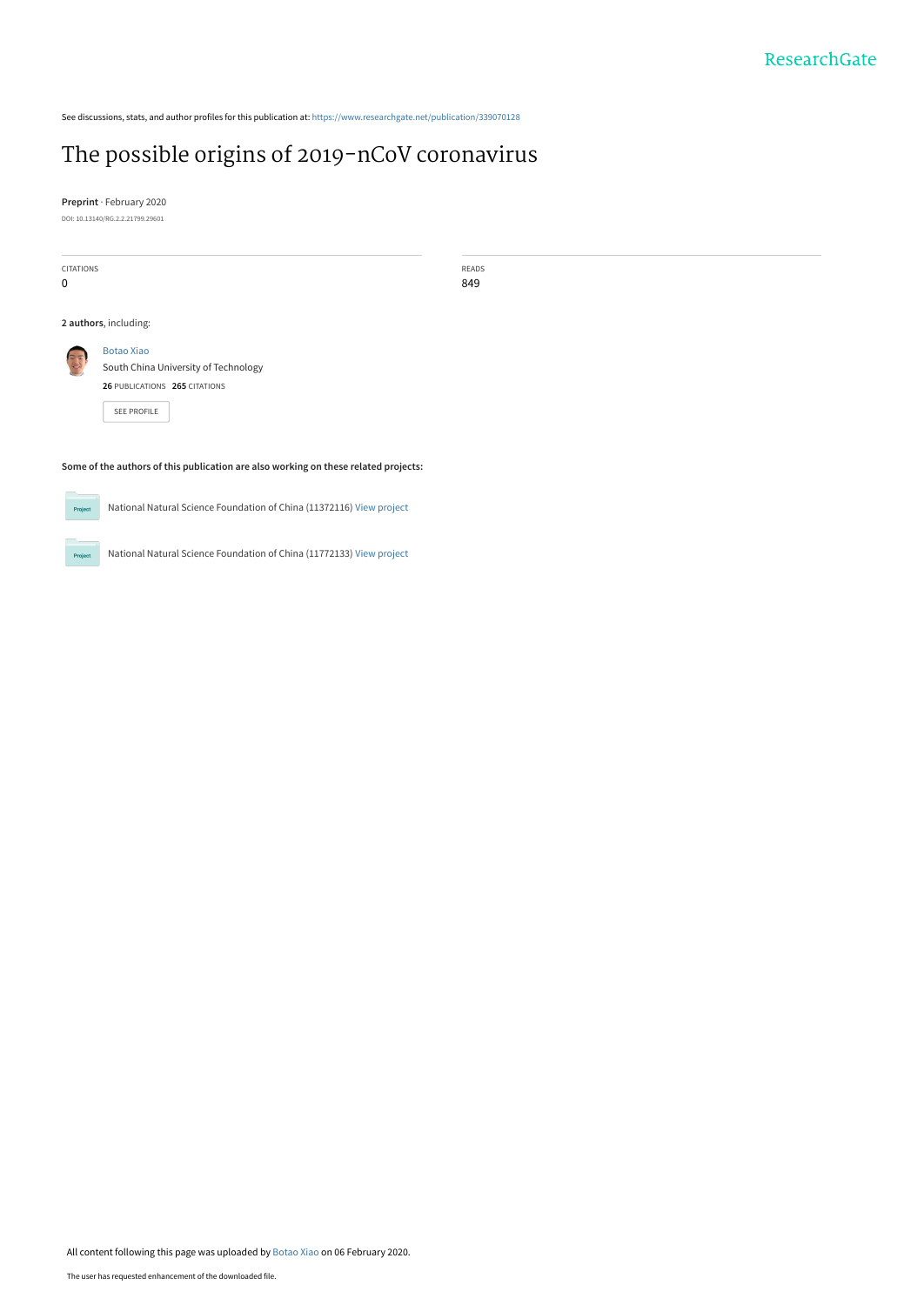## **The possible origins of 2019-nCoV coronavirus**

Botao Xiao<sup> $1,2^*$ </sup> and Lei Xiao<sup>3</sup>

1 Joint International Research Laboratory of Synthetic Biology and Medicine, School

of Biology and Biological Engineering, South China University of Technology,

Guangzhou 510006, China

2 School of Physics, Huazhong University of Science and Technology, Wuhan

430074, China

3 Tian You Hospital, Wuhan University of Science and Technology, Wuhan 430064,

China

\* Corresponding author: xiaob@scut.edu.cn

Tel / Fax: 86-20-3938-0631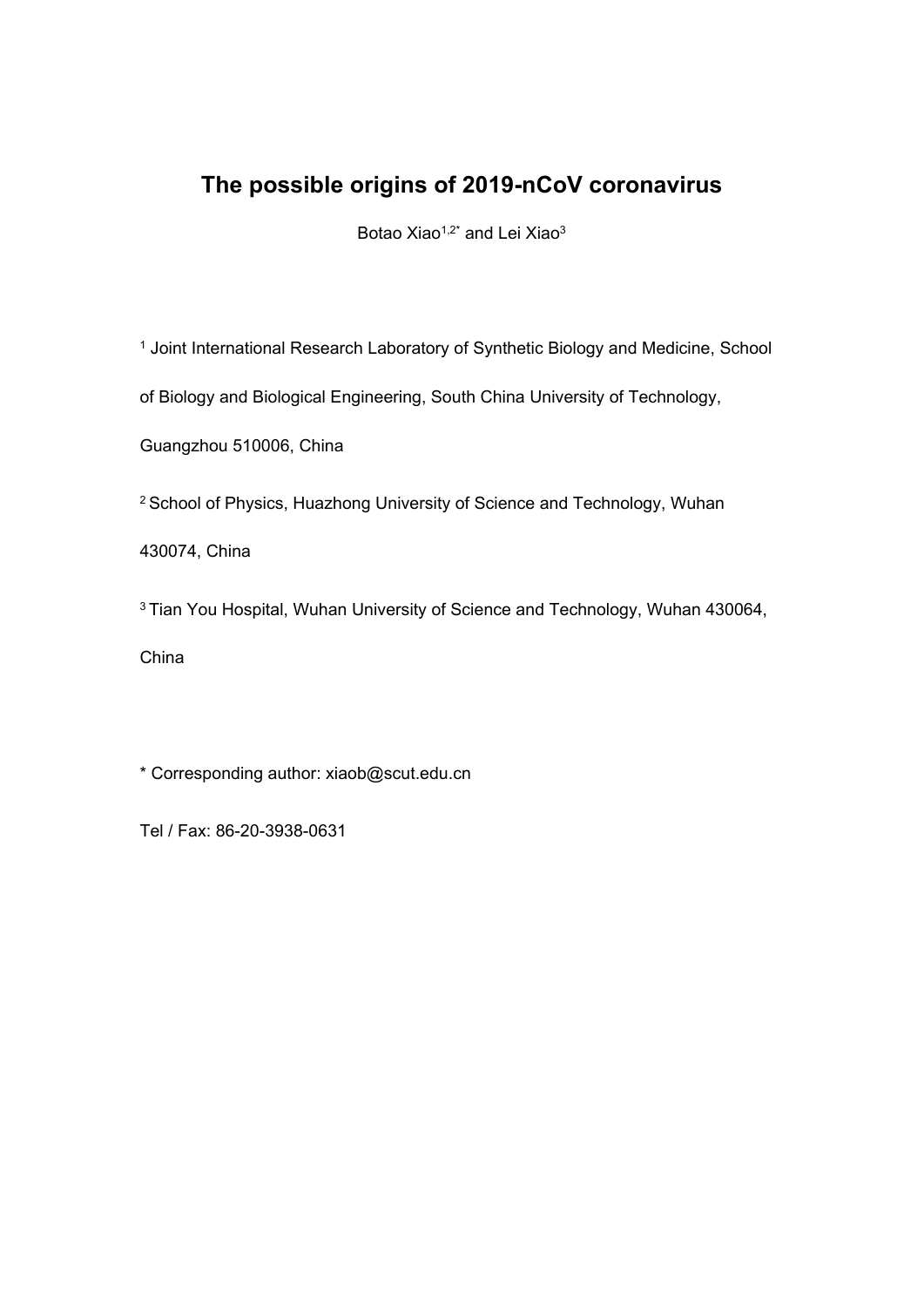The 2019-nCoV coronavirus has caused an epidemic of 28,060 laboratory-confirmed infections in human including 564 deaths in China by February 6, 2020. Two descriptions of the virus published on Nature this week indicated that the genome sequences from patients were 96% or 89% identical to the Bat CoV ZC45 coronavirus originally found in *Rhinolophus affinis* <sup>1,2</sup>. It was critical to study where the pathogen came from and how it passed onto human.

An article published on The Lancet reported that 41 people in Wuhan were found to have the acute respiratory syndrome and 27 of them had contact with Huanan Seafood Market <sup>3</sup>. The 2019-nCoV was found in 33 out of 585 samples collected in the market after the outbreak. The market was suspicious to be the origin of the epidemic, and was shut down according to the rule of quarantine the source during an epidemic.

The bats carrying CoV ZC45 were originally found in Yunnan or Zhejiang province, both of which were more than 900 kilometers away from the seafood market. Bats were normally found to live in caves and trees. But the seafood market is in a densely-populated district of Wuhan, a metropolitan of ~15 million people. The probability was very low for the bats to fly to the market. According to municipal reports and the testimonies of 31 residents and 28 visitors, the bat was never a food source in the city, and no bat was traded in the market. There was possible natural recombination or intermediate host of the coronavirus, yet little proof has been reported.

Was there any other possible pathway? We screened the area around the seafood market and identified two laboratories conducting research on bat coronavirus. Within ~280 meters from the market, there was the Wuhan Center for Disease Control & Prevention (WHCDC) (Figure 1, from Baidu and Google maps). WHCDC hosted animals in laboratories for research purpose, one of which was specialized in pathogens collection and identification 4- 6. In one of their studies, 155 bats including *Rhinolophus affinis* were captured in Hubei province, and other 450 bats were captured in Zhejiang province 4. The expert in collection was noted in the Author Contributions (JHT). Moreover, he was broadcasted for collecting viruses on nation-wide newspapers and websites in 2017 and 2019  $^{7,8}$ . He described that he was once by attacked by bats and the blood of a bat shot on his skin. He knew the extreme danger of the infection so he quarantined himself for 14 days  $7$ . In another accident, he quarantined himself again because bats peed on him. He was once thrilled for capturing a bat carrying a live tick  $8$ .

Surgery was performed on the caged animals and the tissue samples were collected for DNA and RNA extraction and sequencing  $4.5$ . The tissue samples and contaminated trashes were source of pathogens. They were only ~280 meters from the seafood market. The WHCDC was also adjacent to the Union Hospital (Figure 1, bottom) where the first group of doctors were infected during this epidemic. It is plausible that the virus leaked around and some of them contaminated the initial patients in this epidemic, though solid proofs are needed in future study.

The second laboratory was ~12 kilometers from the seafood market and belonged to Wuhan Institute of Virology, Chinese Academy of Sciences <sup>1, 9, 10</sup>. This laboratory reported that the Chinese horseshoe bats were natural reservoirs for the severe acute respiratory syndrome coronavirus (SARS-CoV) which caused the 2002-3 pandemic 9. The principle investigator participated in a project which generated a chimeric virus using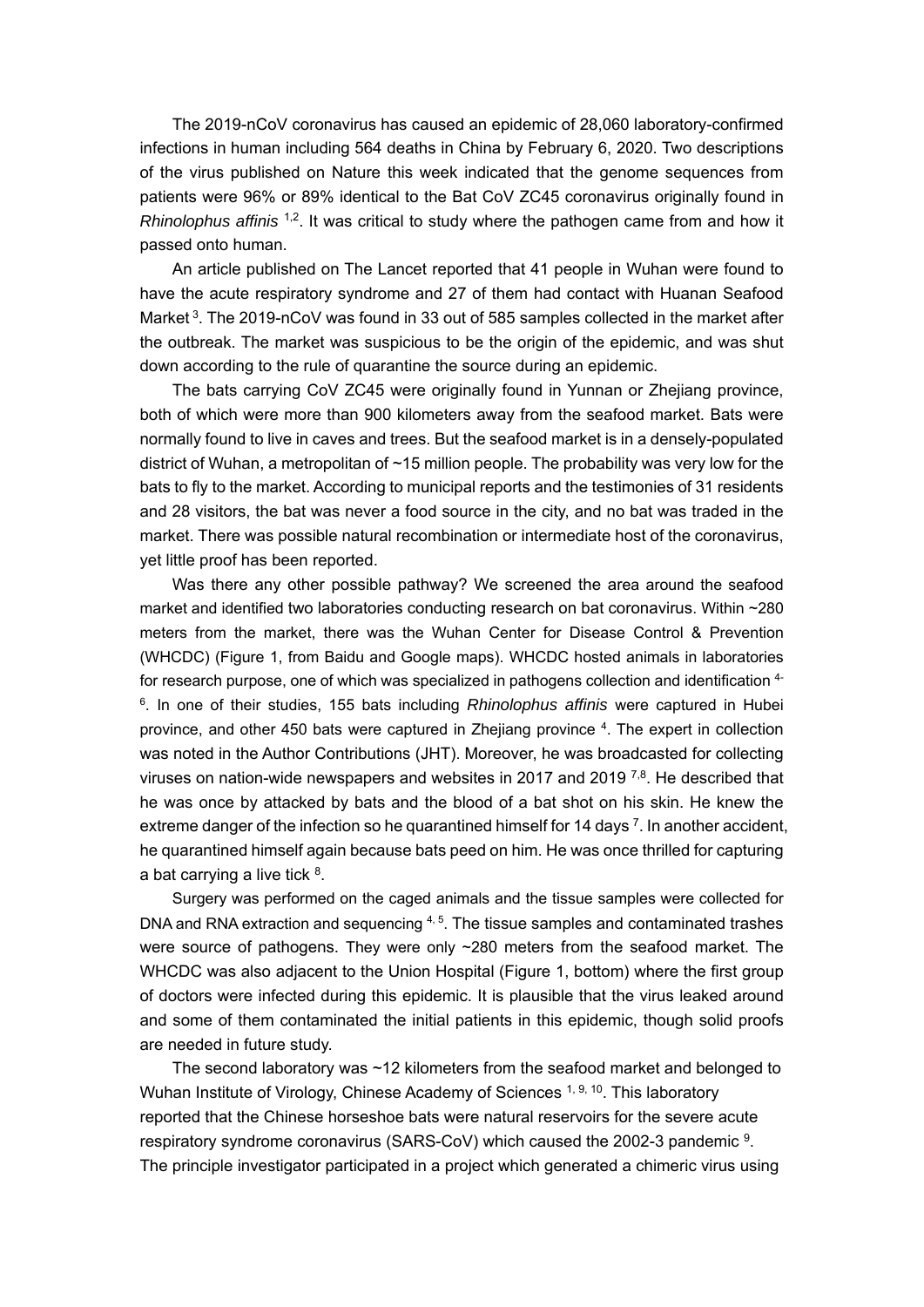the SARS-CoV reverse genetics system, and reported the potential for human emergence 10. A direct speculation was that SARS-CoV or its derivative might leak from the laboratory.

In summary, somebody was entangled with the evolution of 2019-nCoV coronavirus. In addition to origins of natural recombination and intermediate host, the killer coronavirus probably originated from a laboratory in Wuhan. Safety level may need to be reinforced in high risk biohazardous laboratories. Regulations may be taken to relocate these laboratories far away from city center and other densely populated places.

## **Contributors**

BX designed the comment and performed literature search. All authors performed data acquisition and analysis, collected documents, draw the figure, and wrote the papers.

#### **Acknowledgements**

This work is supported by the National Natural Science Foundation of China (11772133, 11372116).

### **Declaration of interests**

All authors declare no competing interests.

## **References**

1. Zhou P, Yang X-L, Wang X-G, et al. A pneumonia outbreak associated with a new coronavirus of probable bat origin. *Na*ture 2020. https://doi.org/10.1038/s41586-020-2012-7.

2. Wu F, Zhao S, Yu B, et al. A new coronavirus associated with human respiratory disease in China. *Nature* 2020. https://doi.org/10.1038/s41586-020-2008-3.

3. Huang C, Wang Y, Li X, et al. Clinical features of patients infected with 2019 novel coronavirus in Wuhan, China. *The Lancet* 2019. https://doi.org/10.1016/S0140- 6736(20)30183-5.

4. Guo WP, Lin XD, Wang W, et al. Phylogeny and origins of hantaviruses harbored by bats, insectivores, and rodents. *PLoS pathogens* 2013; **9**(2): e1003159.

5. Lu M, Tian JH, Yu B, Guo WP, Holmes EC, Zhang YZ. Extensive diversity of rickettsiales bacteria in ticks from Wuhan, China. *Ticks and tick-borne diseases* 2017; **8**(4): 574-80.

6. Shi M, Lin XD, Chen X, et al. The evolutionary history of vertebrate RNA viruses. *Nature* 2018; **556**(7700): 197-202.

7. Tao P. Expert in Wuhan collected ten thousands animals: capture bats in mountain at night. *Changjiang Times* 2017.

8. Li QX, Zhanyao. Playing with elephant dung, fishing for sea bottom mud: the work that will change China's future. *thepaper* 2019.

9. Ge XY, Li JL, Yang XL, et al. Isolation and characterization of a bat SARS-like coronavirus that uses the ACE2 receptor. *Nature* 2013; **503**(7477): 535-8.

10. Menachery VD, Yount BL, Jr., Debbink K, et al. A SARS-like cluster of circulating bat coronaviruses shows potential for human emergence. *Nature medicine* 2015; **21**(12): 1508-13.